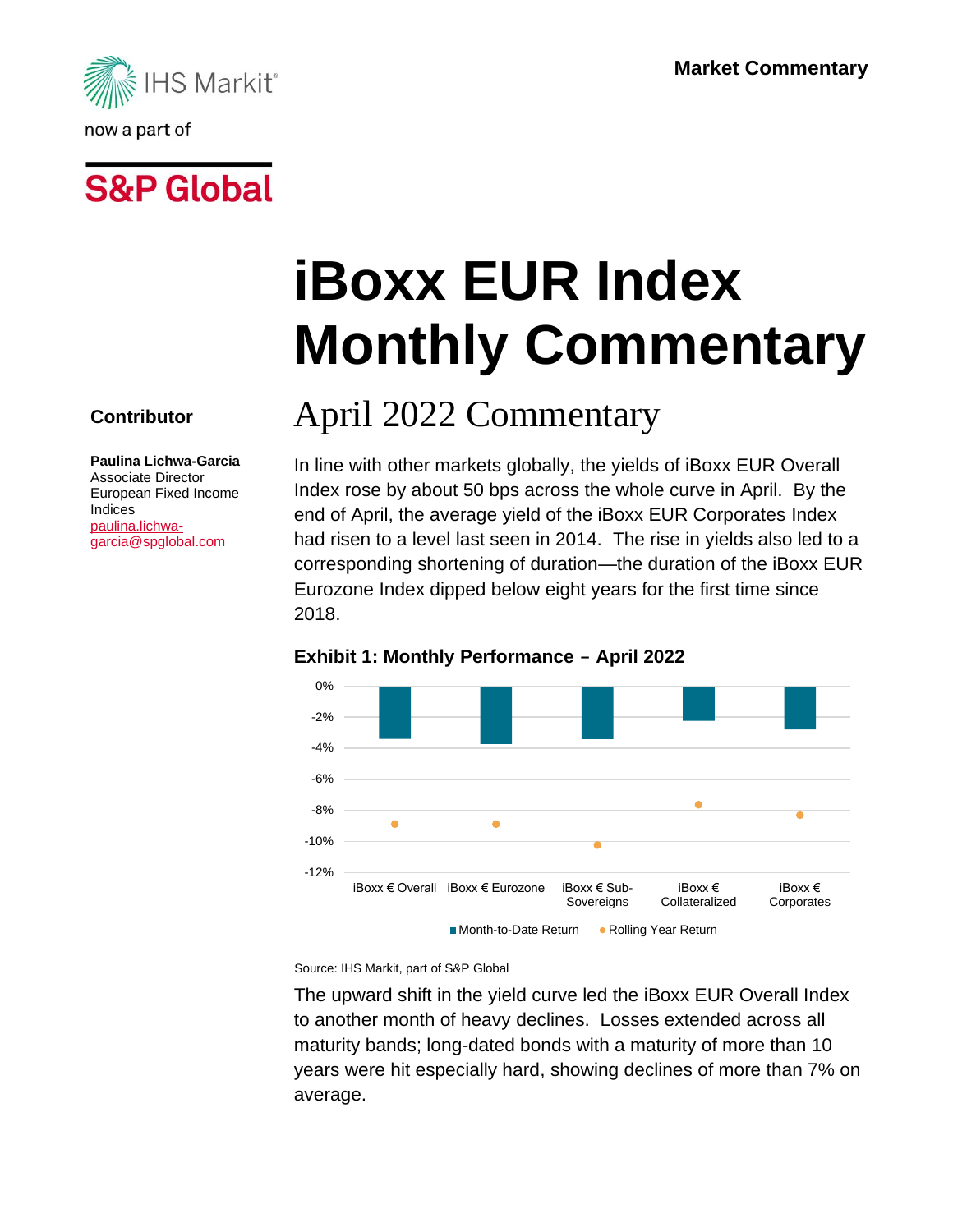The longer average duration of sovereign debt saw the iBoxx EUR Eurozone Index down 3.79% month-over-month, compared with a loss of 2.79% for the iBoxx EUR Corporates Index.

Losses were observed across all rating categories and corporate sectors. This is in a contrast to equity indices, where Energy stocks showed positive performance in April. On the bond side, Utilities and Oil & Gas, the iBoxx sectors with the largest exposure to Energy were in the bottom half in terms of performance in April.

In other market news, European Central Bank's President Christine Lagarde said in late April that the bank's bond buying program would slow down toward early third quarter, with the eurozone interest rates increase also likely toward July.



#### **Exhibit 2: iBoxx EUR Month-to-Date Returns by Sector and by Country**

Source: IHS makrit, part of S&P Global. Data as of April 30, 2022. Charts are provided for illustrative purposes.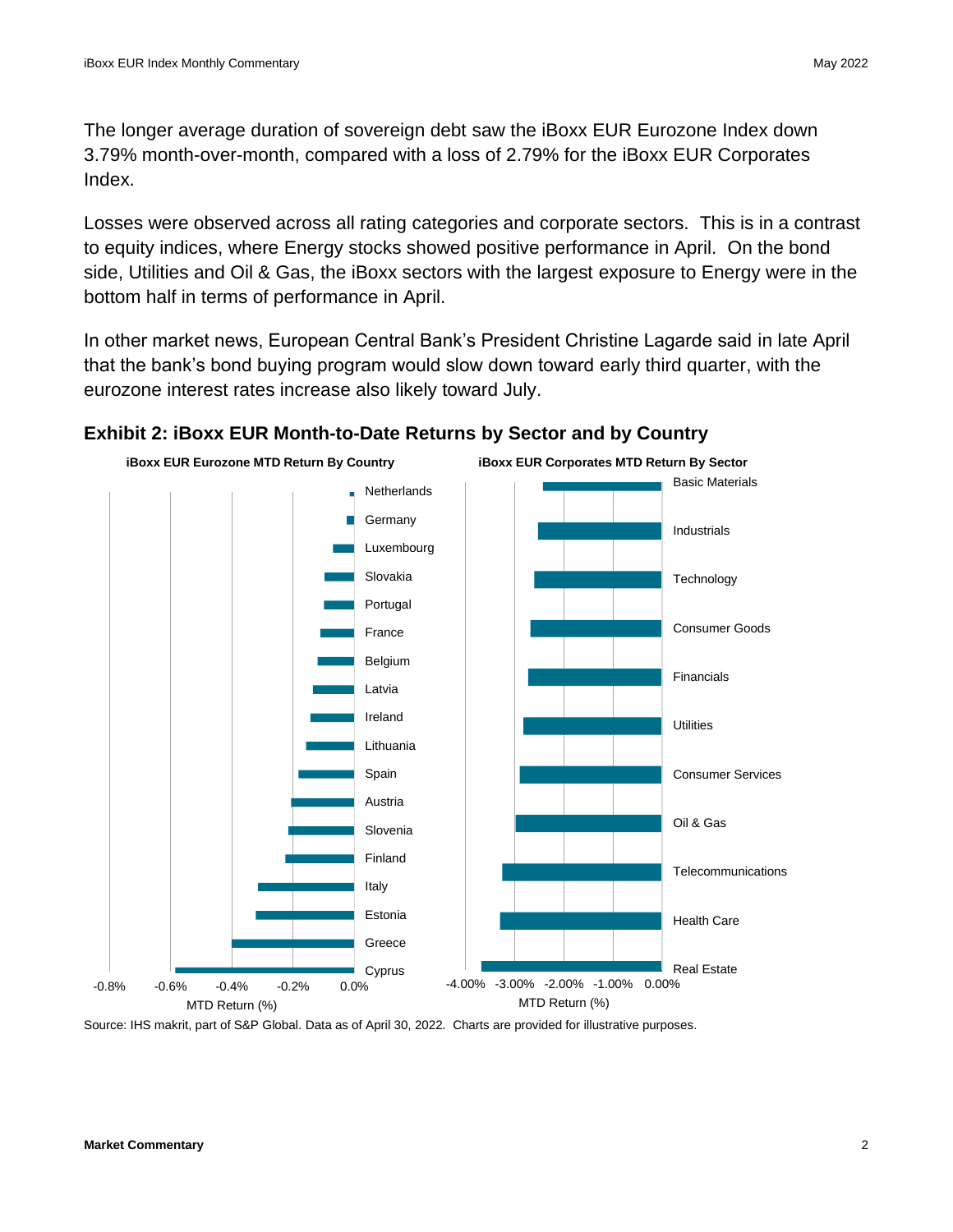### May 2022 Month-End Rebalance

The iBoxx EUR Overall Index saw a net decrease in notional outstanding of about EUR 10 billion in April. While more bonds entered the index than were being removed (79 new entrants versus 71 exclusions), the removal of several larger sovereign issues whose remaining time to maturity had dropped below one year led to the overall decrease in index notional. Within the Corporates sector, new financial issuances dominated.



**Exhibit 3: iBoxx EUR Corporates Insertions and Deletions by Sector in EUR Billions**

Source: S&P Global. Data based on market value on last trading day of the month as of April 30, 2022. Chart is provided for illustrative purposes.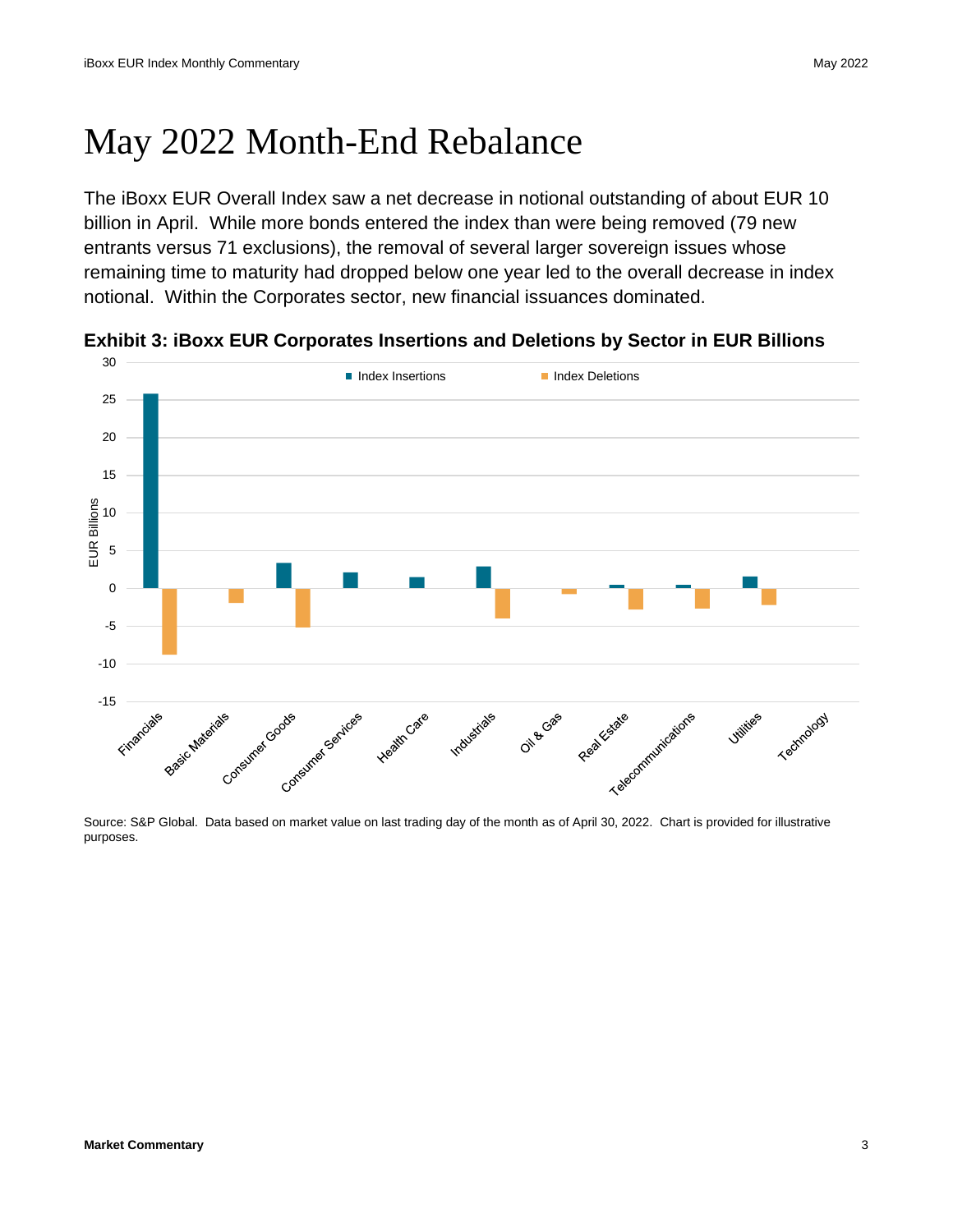### Key Index Analytics

#### **Exhibit 4: Key Index Analytics By Rating and Maturity**

| <b>Index/Rating</b>                  | <b>Number of</b><br><b>Bonds</b> | Index (TR) | <b>Market Value</b><br>(in Billions) | Yield | Δ Yield | <b>Duration</b> | $\Delta$ Duration |
|--------------------------------------|----------------------------------|------------|--------------------------------------|-------|---------|-----------------|-------------------|
| <b>iBoxx EUR Overall</b>             | 5,597                            | 225.39     | 12,535.5                             | 1.7%  | 0.5%    | 7.17            | $-0.21$           |
| <b>iBoxx EUR AAA</b>                 | 1,452                            | 200.09     | 2,394.9                              | 2.0%  | 0.5%    | 6.59            | $-0.20$           |
| <b>iBoxx EUR AA</b>                  | 924                              | 206.45     | 3,838.4                              | 1.5%  | 0.4%    | 8.47            | $-0.24$           |
| <b>iBoxx EUR A</b>                   | 1,452                            | 200.09     | 2,394.9                              | 2.0%  | 0.5%    | 6.59            | $-0.20$           |
| <b>iBoxx EUR BBB</b>                 | 2,098                            | 282.18     | 3,276.1                              | 2.6%  | 0.6%    | 6.16            | $-0.21$           |
| iBoxx EUR High Yield<br>Liquid Index | 880                              | 357.82     | 475.0                                | 5.5%  | 0.9%    | 3.80            | 0.06              |
|                                      |                                  |            |                                      |       |         |                 |                   |
| <b>Maturity</b>                      | <b>Number of</b><br><b>Bonds</b> | Index (TR) | <b>Market Value</b><br>(in Billions) | Yield | A Yield | <b>Duration</b> | Δ Duration        |
| $1 - 3$                              | 1,401                            | 173.66     | 2,773.1                              | 0.8%  | 0.4%    | 1.95            | 0.00              |
| $3-5$                                | 1,377                            | 206.34     | 2,589.1                              | 1.4%  | 0.5%    | 3.88            | 0.01              |
| $5+$                                 | 2,819                            | 267.70     | 7,173.2                              | 1.9%  | 0.5%    | 10.49           | $-0.22$           |
| $5 - 7$                              | 1,054                            | 236.20     | 2,004.5                              | 1.6%  | 0.5%    | 5.67            | $-0.02$           |
| $7 - 10$                             | 953                              | 257.94     | 2,064.8                              | 1.8%  | 0.5%    | 8.00            | 0.00              |
| $10+$                                | 812                              | 313.51     | 3,103.9                              | 2.0%  | 0.5%    | 15.52           | $-0.36$           |

Source: S&P Dow Jones Indices LLC. Data as of April 30, 2022. Index performance based on total return in EUR based to 100 on Dec. 31, 1997. Yield reflects annual yield. Duration is weighted average duration to maturity of all constituents in the specific index, in years. Past performance is no guarantee of future results. Table is provided for illustrative purposes.

#### **Exhibit 5: Month-to-Date Performance**

| <b>Index/Rating</b>                  | <b>Overall</b> | <b>Maturity</b> |          |           |          |           |           |  |
|--------------------------------------|----------------|-----------------|----------|-----------|----------|-----------|-----------|--|
|                                      |                | $1 - 3$         | $3 - 5$  | $5 - 7$   | $7 - 10$ | 10+ Years | 15+ Years |  |
| <b>iBoxx EUR Overall</b>             | $-3.39%$       | $-0.68%$        | $-1.58%$ | $-2.47%$  | $-3.89%$ | $-7.58%$  | $-8.93\%$ |  |
| <b>iBoxx EUR AAA</b>                 | $-3.20%$       | $-0.59%$        | $-1.33%$ | $-2.10%$  | $-3.32%$ | $-6.77\%$ | $-7.87\%$ |  |
| <b>iBoxx EUR AA</b>                  | $-3.62%$       | $-0.57%$        | $-1.28%$ | $-2.06%$  | $-3.41%$ | $-7.67%$  | $-9.06%$  |  |
| <b>iBoxx EUR A</b>                   | $-3.20%$       | $-0.74%$        | $-1.65%$ | $-2.66%$  | $-4.01%$ | $-7.11%$  | $-8.47%$  |  |
| <b>iBoxx EUR BBB</b>                 | $-3.76%$       | $-0.85%$        | $-2.02%$ | $-3.06\%$ | $-4.82%$ | $-8.67%$  | $-10.32%$ |  |
| iBoxx EUR High Yield<br>Liquid Index | $-2.64%$       |                 |          |           |          |           |           |  |

| <b>Sector</b>                       | <b>Overall</b> | <b>Maturity</b> |          |          |          |           |           |
|-------------------------------------|----------------|-----------------|----------|----------|----------|-----------|-----------|
|                                     |                | $1 - 3$         | $3 - 5$  | $5 - 7$  | $7 - 10$ | 10+ Years | 15+ Years |
| <b>iBoxx EUR Overall</b>            | $-3.39%$       | $-0.68%$        | $-1.58%$ | $-2.47%$ | $-3.89%$ | $-7.58%$  | $-8.93\%$ |
| <b>iBoxx EUR Eurozone</b>           | $-3.72%$       | $-0.64%$        | $-1.44%$ | $-2.25%$ | $-3.74%$ | $-7.59%$  | $-8.77%$  |
| <b>iBoxx EUR Sub-</b><br>Sovereigns | $-3.40%$       | $-0.58%$        | $-1.39%$ | $-2.32%$ | $-3.79%$ | $-7.97%$  | N/A       |
| <b>iBoxx EUR</b><br>Collateralized  | $-2.22%$       | $-0.65%$        | $-1.49%$ | $-2.44%$ | $-3.78%$ | $-6.58%$  | N/A       |
| <b>iBoxx EUR Corporates</b>         | $-2.79%$       | $-0.85%$        | $-1.86%$ | $-2.95%$ | $-4.45%$ | $-7.03%$  | $-9.62%$  |

Source: S&P Dow Jones Indices LLC. Data as of April 30, 2022. Index performance based on total return in EUR. Past performance is no guarantee of future results. Table is provided for illustrative purposes.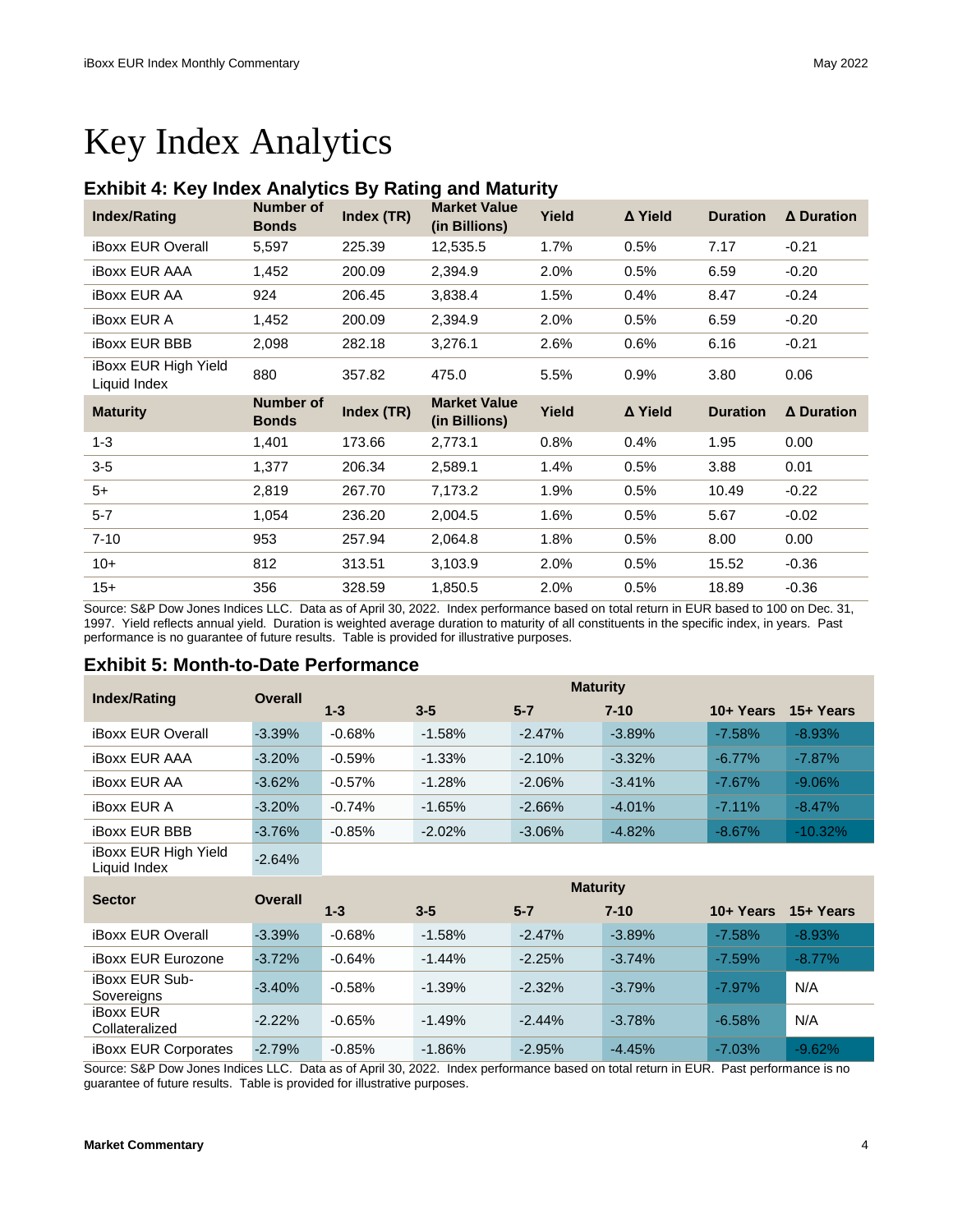### Appendix

#### **Exhibit 6: Total Return, Annual Yield and Duration of the iBoxx EUR Indices**



Source: S&P Dow Jones Indices LLC. Data as of April 30, 2022. Index performance based on total return in EUR. Past performance is no guarantee of future results. Duration is weighted average duration to maturity of all constituents in the specific index, in years. Charts are provided for illustrative purposes.